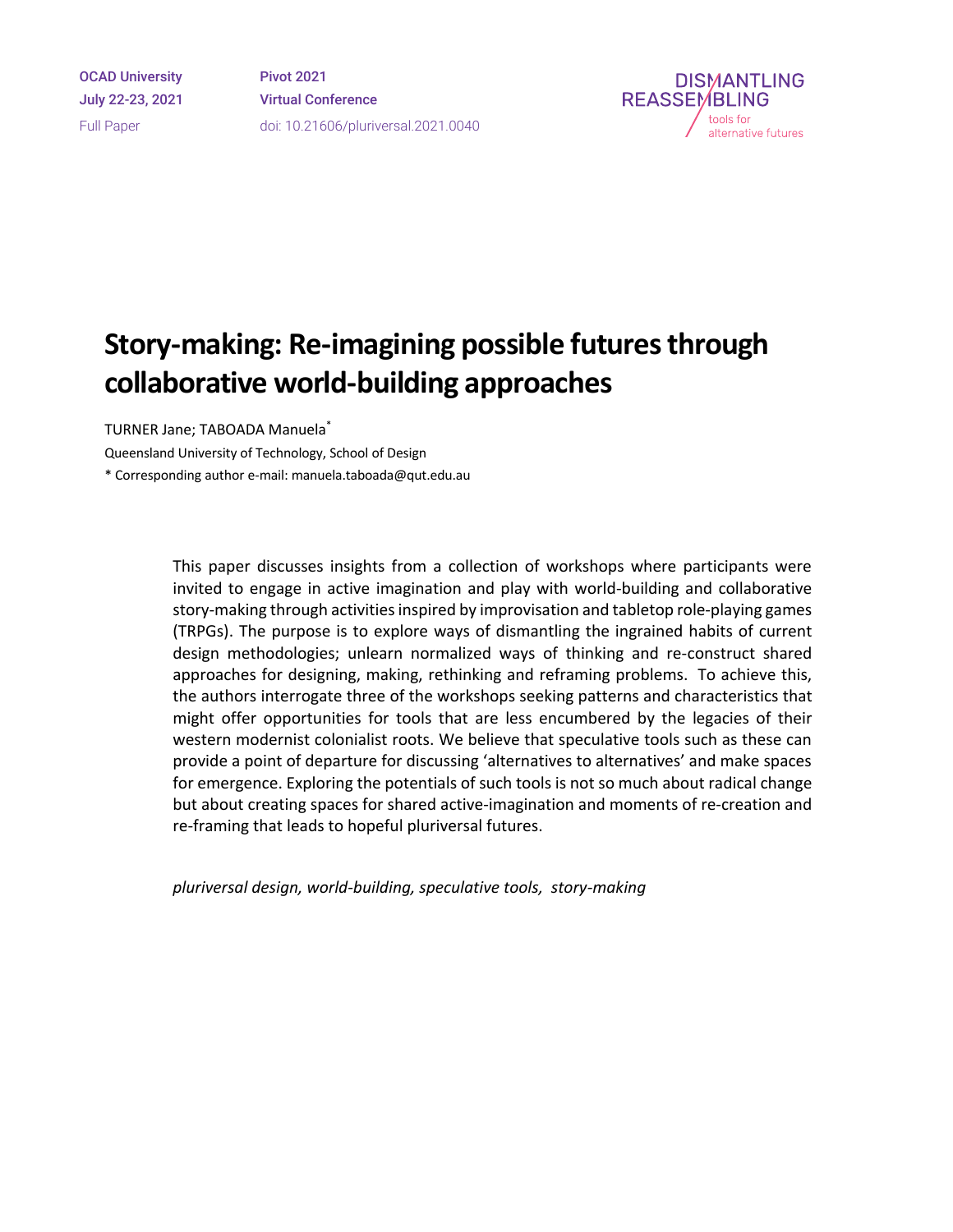*Caminante, no hay camino, se hace camino al andar. Al andar se hace el camino, y al volver la vista atrás*

Antonio Machado, 1973

Decolonising design and dismantling Lorde's 'master's tools' (2020) is a project fraught with paradoxes where as soon as we engage with new opportunities, we find ourselves caught in a mimetic process and re-cycling the same systems that flounder in experiential realities and contextualized dilemmas of what it might mean to 'decolonize' design. This is the nub of de Sousa Santos' call for alternatives to alternatives (2018) and the heartbeat of Escobar's (2020) dictum that 'another possible is possible'. We need to disrupt the system itself when re-imagining possible tools and dismantle its machinery, otherwise we remain entrapped in the same cycles. We need to unlearn some of the formal tenets of modernism embedded in Design as an epistemological system and collection of beliefs—one of which is a belief in itself—as a service and solver of problems.

The need to dismantle the tools of modernity arises out of the challenge we all face where there are no 'modern' solutions to problems generated through the systems of modernity (Escobar, 2004), or as Quijano (2000) observes, no way to achieve ideological change and social justice from within an epistemology of western modernism. Challenges like decolonializing and unlearning asymmetrical constructs of power or undoing global harm are enacted through the systems that support modernity and fallacies of universality with its meta-narrative of progress. These systems of the underside (Turner & Taboada, 2020) are created by stories woven into our societies over time through myths, meanings, fictions, histories and so-called *uni*-versal knowledges, Haraway's 'god trick' of the all-encompassing eye (Haraway, 1991). They act as legitimizing agents for Lyotard's 'grand narratives' of modernity (Lyotard, 1984) with its stories of progress. These stories are not always the formalised 'stories' that we might understand as being part of the western canon, although they might be carried by them. They are stories made through meaning and subjective experience and they are profoundly entangled in our daily lives and experiences. Disentangling them is no small task, rather it is a slow process of teasing apart the veils that obscure and systems that conceal them.

As a particularly powerful storytelling tool, Design is a primary agent of creating, affirming, perpetuating and reinforcing these systems (Subrahmanian, Reich, & Krishnan, 2020; Taboada, Rojas-Lizana, Dutra, & Levu, 2020). The power of design is not merely in its scaffolding for the creation of artefacts which design us back (Willis, 2006) but deeply embedded in those underlying systems and onto-epistemic understandings of itself (Escobar, 2018; Tuhiwai Smith, 1999). Finding ways to dismantle the act of designing and reveal its story-*ing* (Freire, 1972; Lorde, 2020) is a critical task which requires seeking alternatives to well-established and formalized, interiorized design methods, aims and visions. As such, stories themselves seem to be appropriate tools to disassemble and reconstruct such systems, to do so we need different kinds of stories, and ways of sharing stories that shrugs off Aristotle's dictum of beginning, middle and end that Boal (Boal, 2000) describes as an ideal tool for creating obedience to the status quo. Stories of being and meaning do not fit obediently into this form, they exist in the world, and we are born into them, caught in their cycles, adding our own contributions to them, and re-entangling in an on-going mimetic process. These stories are the hardest to access and change but the most critical for any possibilities for pluriversality. In Segato's (2018) words, the point is not to imagine a utopia but to engage in active imaginative process.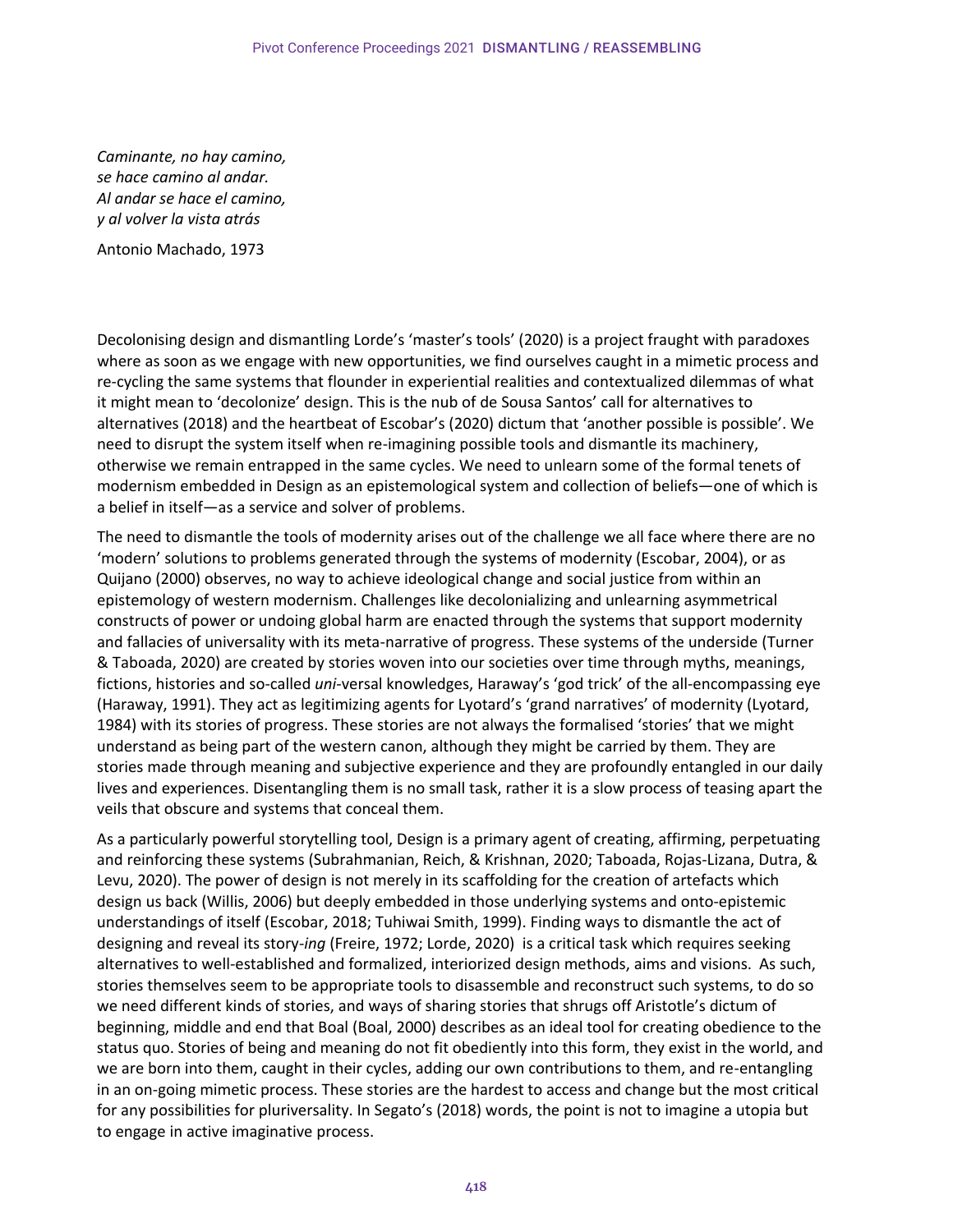In this paper, we respond to de Sousa Santos' (2015) call for "alternatives to alternatives" and Escobar's (2018) idea that "other possibles are possible" and share an approach to imagining pluriversal worlds based on—not storytelling—but **story-making** together. Our drive is to discuss a potential way of dismantling current design methods by unlearning normalized ways of thinking and being in order to reconstruct multiple and shared approaches for designing, making, rethinking and reframing problems. To do this we explore playful and somewhat unexpected approaches that defy the sanctity of Design as a discipline and seeks instead Segato's (2018) urge for creating spaces for emergence and active imagination. Taking a critical hermeneutic approach, interpreting and seeking emergent themes, we reflect on a series of (originally) unconnected workshops where participants were invited to play through world-building and collaborative story-making activities inspired by tabletop role-playing game (TRPG) design and processes. While our reflections are still emerging, being processed and explored, we do see some potential pathways to enable the co-creation of methods for finding new alternatives to designing together. As such we argue that I might be possible to use some aspects of TRPG as tools to create spaces for co-designing without the boundaries of the existing worlds and by doing so, allowing for pluriversal concepts to flourish.

## **1. Tools for active imagination**

Even the most well-intentioned design actually subverts principles of pluriversality. A dilemma is that our alternatives are often formed through the same epistemologies that sent us down the dominant Design path. The way in which we imagine pluriverses from the perspective of the *uni*-versal invariably falls into the cyclical trap that Schultz (Schultz et al., 2018) critique when they say that decolonizing design first requires unlearning design. The break from this paradox requires Freire's problem posing: How to reimagine ourselves in other parallel real or fictional (possible, future, speculative) worlds? How to engage with those alternatives and use them to re-imagine and to experience other ways of being in the world?

For Segato (2018) the answer is not to imagine a perfect future or a utopia, which are invariably derived from the grand narratives of the Enlightenment but instead to engage in what she calls 'active imaginative process'. Segato differentiates between imagination and active imagination because she sees imagination by itself in a similar way to the entangled stories of the mimetic process. Imagination invariably 'intervenes' in the process of thinking and is formed by the present asymmetricities of the world and informed by the same grand narratives of modernism that those systems support. Active imagination, on the other hand, is a critically reflective process that can break the fossilisation of memory and identity imposed by that the western formal prescription of beginnings, middles and ends.

This kind of active imagination process can explain and reveal rather than define and identify. It can help imagine alternative worlds, place in it all the possible details and test actions that would seem plausible in those particular imagined situations. Segato's insight frames further questions and needs: active imagination needs **spaces for collaboration**, for **open communication**, **reflection**, and most importantly, **spaces that allow for agency and emergence**. In short, spaces for multiple onto-epistemologies and multiple worlds to come into being.

Without active imagination, the disassembling of the tools of colonisation can indeed fall into the trap that Lorde decries. The call to decolonize is not merely a call to overturn the colonized system and replace it with a another, it is rather an understanding that we need to go beyond decolonizing and unlearn the systems and processes of colonization. Escobar (2020) understands (colonial) design as production and things, an enabler of modernity, itself a product of design and the systems that feed on and desire its trappings. Our design tools are entangled in the modernist *uni*-verse—a road that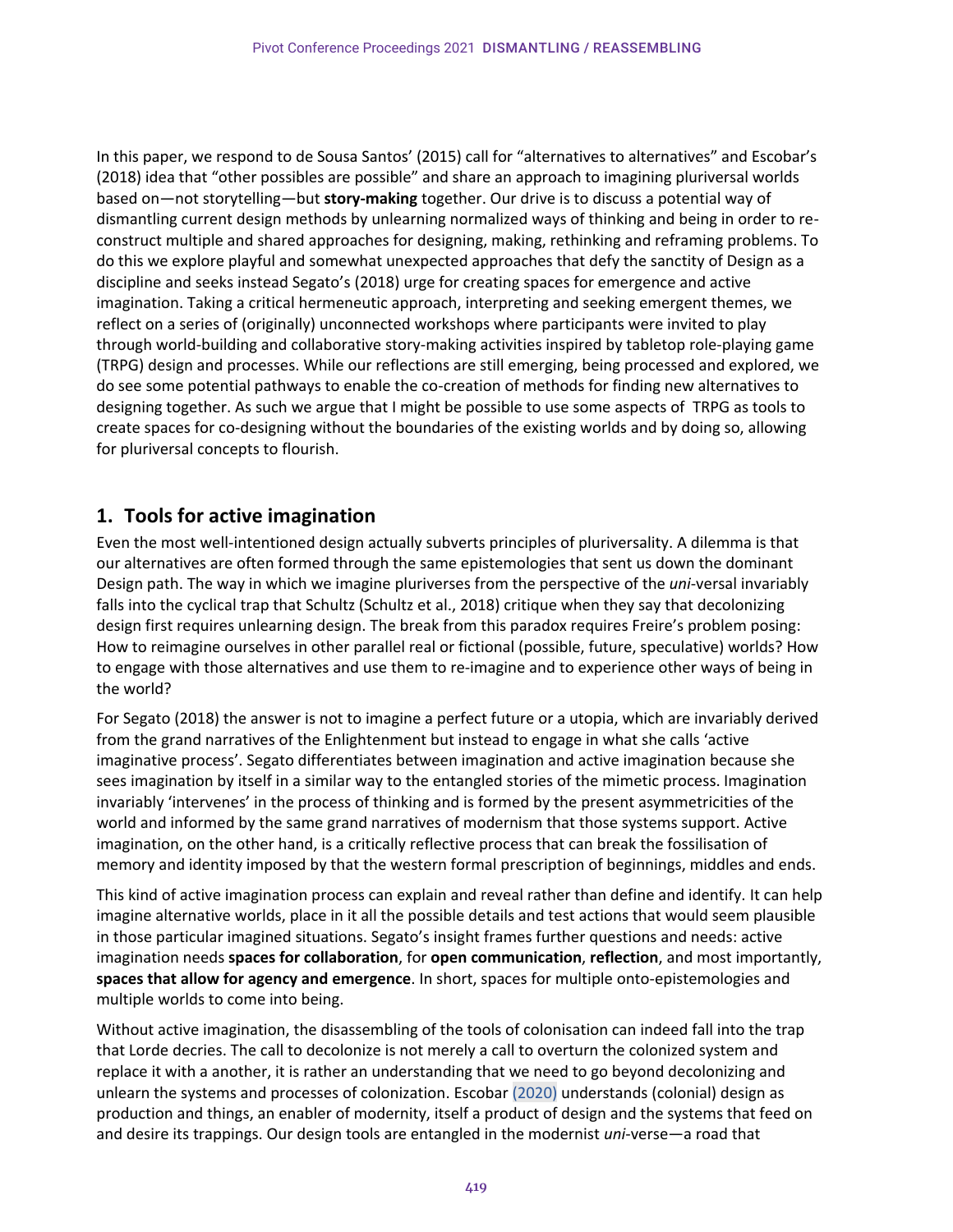understands itself as moving into the singular future but which is in itself creating that future as it progresses. Instead of this singular future where we can already see the extreme damage of our choices, Escobar advises a return to a Zapatista concept of many worlds, or a world where many worlds can exist. This is not the same as the idea of multiple choices or even many perspectives on the one world, it is a call for an onto-epistemic change that allows many worlds to be and multiple narratives to co-exist equally.

When we come to decolonizing and dismantling the tools that we use, we have to ask how can we even begin to find trusted spaces where this can happen without the colonial constraints of design outcomes where imagination can be a risk? Can we find spaces that allow hope, revealing colonialism but not permitting it to define the outcomes? As we make stories and create whole worlds together, we wonder if this can become that space.

# **2. Story-making through world-building and collaboration**

The path we explore here is based on playful collaborative story world-making activities informed by approaches that are more usually found in the making (and playing) of Tabletop Role Playing Games (TRPGs). These pen and paper collaborative and imaginative games are designed to provide experiences rather than pre-determined outcomes. They are about creating worlds where participants—players can make their own stories together.

Segato's active imagination is evident in many forms of games and play. Particularly the more narrative kinds of games that allow players to embark on speculative journeys through multiple imagined worlds. The specific games that inspire the workshops described in this paper are the tabletop role-playing games, named for their analogue nature and typical place of playing—the players sit around a table together—and for their approach to storytelling—players take on a role in order to venture into a fictional world through play. TRPGs enable immersion into other 'imagined' worlds through playful environments offering opportunities for creative imagination that emerges from the experienced world albeit organised through its own rules, structured through the agreement of players to play.

In TRPGs players venture into a fictional or fictionalised world with a character sheet and pre-defined system (often using dice). They collaborate to create experiences together through oral recounts of actions taken. The more commercial forms of TRPGs (those based on Gygax and Arneson's Dungeons and Dragons) assume a moderator or choreographer of experience, someone to help players through the fictional worlds of the game, to present them with obstacles, play the part of the non-player characters they might meet. A Game Moderator (GM) in these sorts of TRPG systems is part referee, part storyteller, part director, part actor, part authority figure, part game designer. The GM brief is not dissimilar to Boal's theatrical director in a radical theatre event (2000) where they are the scene setter who encourages the audience to seize the stage and enact agency on events being portrayed. Contemporary TRPGs often minimise this GM role divesting some of their influences by sharing them with the players. For example some games use a more narrative-based system where dice rolls must be interpreted rather than merely read or calculated helping to dismantle the way that statistics-based systems such as the original Dungeons and Dragons create stereotypes through their dependence on percentiles and abstract number.

While many commercial versions of TRPGs are replete with stereotypical tropes of western high fantasy and the Cambellian notion of the mono-myth or the hero's journey, this is more a result of the storied context of their use rather than a defining feature of the form. The systems are open to other stories and other worlds. For example, a work like Cannibal Halfling Gaming's Ngen Mapu, a story world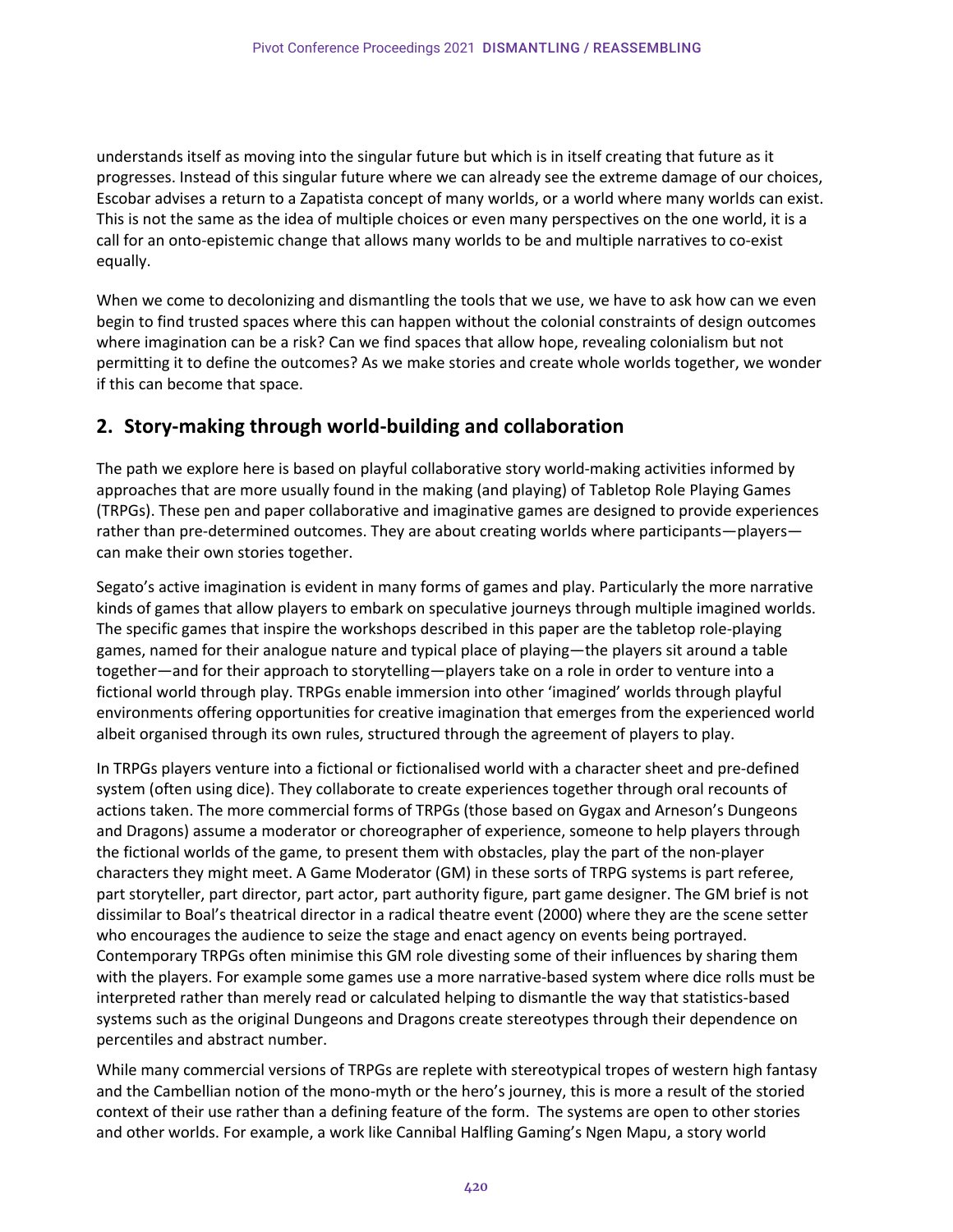inspired by Mapuche spirits which invites players to heal a damaged planet, or Connor Alexander's Coyote and Crow, a tabletop game setting created by first nation story-makers envisioning a world where the civilisations of the Cahokia Mounds thrived into an alternative future where colonisation didn't happen. The possibilities for active imagination in these story-making forms are enticing.

Critically, these analogue worlds made for playful story-making encourage pluriversal experiences. Such is the nature of the game space that many different players experience many worlds within the overall world setting. It is in part the nature of the game system itself which, being analogue, can only prescribe via the use of the character sheet and whatever way the results of actions can be randomized but which even then, player experiences are with the (fictional or fictionalised) world. They are connected to the world through the player's own world experiences and so contingent on the social and cultural realities of the player's own world but navigation of the story world is both collaborative (players engage with the fiction is groups), and agentic (players make their own choices and so effect the fiction).

This is a different approach to formal studies of play and games where they might be described as a separate activity or even in opposition to non-play activities. It is the kind play that Malaby (2009) describes as indeterminate, part of the social and cultural realities of human lives which always carries within it the possibility of radical change. It is the kind of approach that Ginwright (2008) demands as an opening gambit to create opportunities for hope and collective imagination. And, as we discuss below, story-making in these pen and paper contexts bears many of the hallmarks of active imagination and opportunities for emergence.

In the context of this discussion, there are a number of general characteristics or traits that seem to us to be desirable, possible markers for the kinds of dismantling tools we seek:

#### *Nurturing spaces*

Whatever the system used, within the rules provided by the system, players have the freedom (Boal might call it 'liberty') to improvise within the fiction and the fictionalized world of the TRPG: their choices shape the direction and experience of the game. While often there is a context or a 'main' storyline or provocation, the players create their actions, movements, and sometimes whole worlds and futures as they play. Indeed, it is a story told by those who choreograph the pathways as they play through the worlds as players will often ignore their carefully thought through trajectory of encounters and challenges in favour of something they have imagined for themselves.

An aspect of this characteristic is that TRPG worlds and explorations within them must be 'safe' and nurturing spaces. That is, again not unlike Boal's spect-actors storming the stage and taking control of any actions there, players in a TRPG should be supported in exploring and discovering the possibilities of the fictional worlds in their own ways, making their own meaning and engaging in their own storymaking—not merely performing a story crafted by someone else for them.

#### *Active imagination spaces*

This type of active engagement with the fiction of the setting supported by the system and artifacts, such as character sheets and dice, has been discussed as fostering individual reflection and personal creative identity exploration (Bowman, 2017) referred to in psycho-analytic practice as 'active imagination' and actually resonant with the definition that Segato (2012) gives although her version is more critical, less about individual and the self and more about the self in the world. In our TRPG worlds and explorations this aspect is one that can be fostered through (gameplay) system design. For example,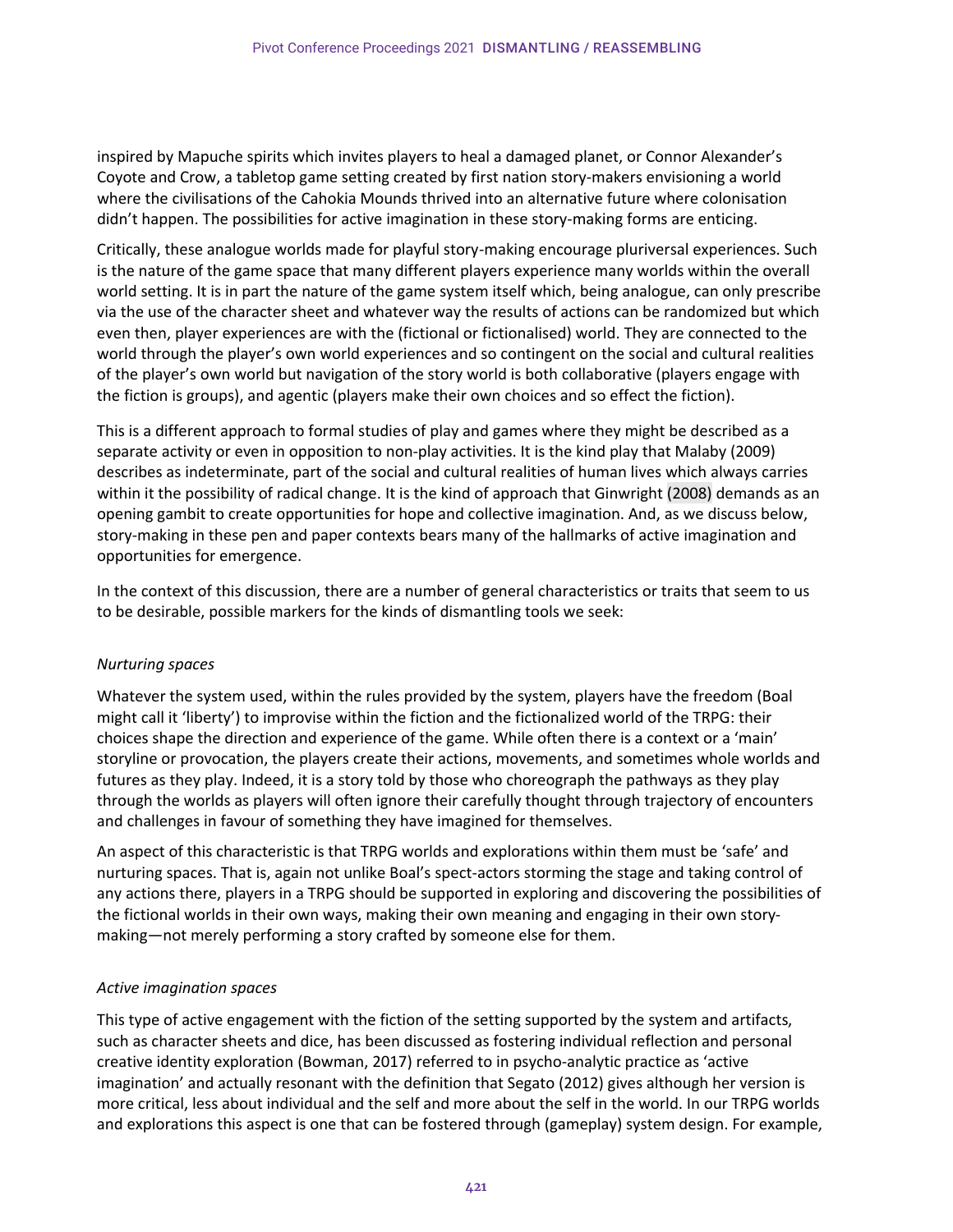some TRPG systems such as the Balsera, Hicks and Donoghue's Fate system, are based on narrative tropes and approaches, demanding that players use their character sheets to describe **how they move through** and change the fiction rather than **what they do** to change it. The use of story-ing approaches in this system enables places and spaces to have their own embedded stories and a degrees of agency. This kind of designing actively changes the relationships between the player or agentic performer and the world from a action-outcome type of relationship to a more fluid open discussion of imagining and changing with the world.

#### *Embodied spaces*

Recognizing that the players can move through and effect change both within and with the world also demands that we and acknowledge that any performative agency on the part of one player is bound to also have effects on the way that others in the group might enact their agency. The collaborative aspect of role-playing games flags a particular form of story-making. It can be said that TRPGs are akin to oral stories in the sense that players recount themselves and their actions contextualised in the world; they are spatial (Jenkins, 2004), because of the way that players will navigate the worlds they find themselves in; collaborative as the story changes and evolves as players influence each other through action in their journeys; and often continuous (going on for an evening, months or years). Stories and worlds also often expand and contract as players join or leave a group and add or remove their own stories to/from the ones already told.

#### *Agentic spaces*

The phenomenon of flexible, collaborative and continuous exploration means that a TRPG subverts the formal story structure. Players follow a storyline that might be chronological most of the time and carry the rhythms of the structure of beginning, middle and end, but which allows for other forms of narrative and order to break from linear patterns—patterns more reminiscent of the repetitive rhythms of Nicaraguan 'Robleto' where beginnings, middles and ends spiral around a line of repetition or some kind of defining statement. This is what allows for what we call 'performative agency' or the story-makers ability to make their own decisions and feel that they have been meaningful within the fiction itself.

Perhaps more importantly, when it comes to *creating* TPRG worlds and spaces for players to engage in performative agency and active imagination, the Aristotelian structure and constraints are an anathema. Worlds made for play and story-making are also made for open exploration and must be broad enough for a range of activities as well as deep enough and sufficiently detailed so that players really can make their own choices. TRPG worlds are essentially designed as multi-verses. They are made to allow for the emergence of multiple stories experiences. As they are today they are able to provide multiple worlds within the one world.

These traits distinguish TRPGs as accessible, collaborative story-making systems with potential spaces for emergence. They can be used as a tool to create spaces for designing without the boundaries of the existing worlds and by doing so, allowing for pluriversal concepts to emerge. It is important to realise that there are two levels of engagement with TRPGs: the making of the game, and the playing of the game. Both aspects can be collaborative and one influences the other, as players actively change the game's worlds, stories and other players as they journey together, allowing us to say that the act of playing in and with a TRPG world mirrors the act of designing in its potentially ontological condition.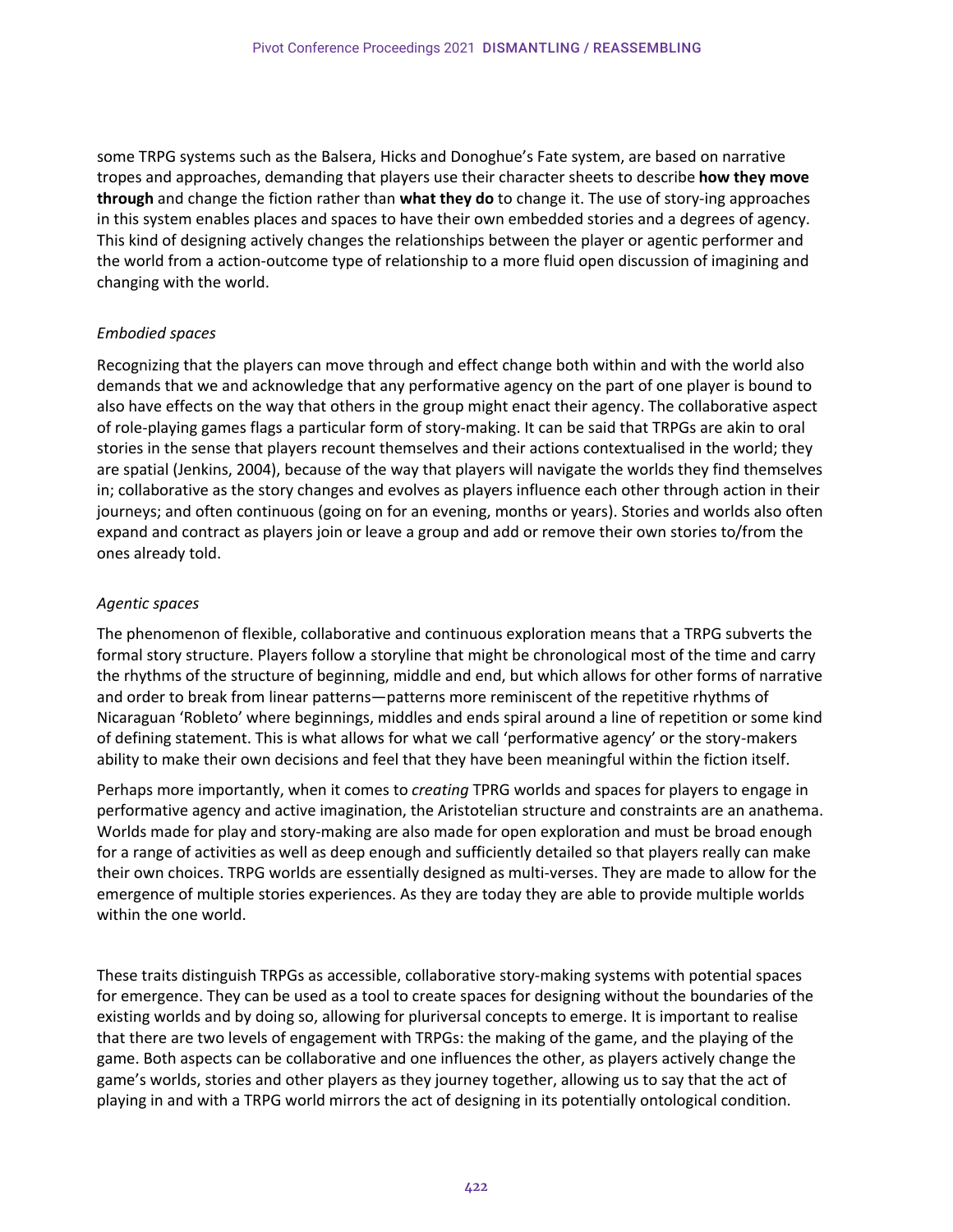## **3. Exploring patterns and themes in TRPG-based workshops**

The projects discussed in this section arise from different design contexts and adapt a number of different elements from TRPGs. They occurred in different sites and emerged from different research questions, curiosities and needs. The first project is about sharing knowledge by building it into a world that could then be explored by players; the second is set as part of a workshop series framed as opportunities for speculative imagining and 'what if' scenarios and the third helped participants reimagine what research might look like in sustainability endeavours.

These examples of story-making as practice and praxis took place over the course of a few years—they were never intended to be part of the same project—the connection between them has emerged through reflection and the process of adapting games design approaches to create provocations for collaborative engagement. Most importantly, these projects were all executed as workshops with their own individual purposes and specific goals. They are not games as such and were never essentially about play, rather they were all about story-making and stimulating emergent process through game design and playful approaches. The workshops were designed to aloow participants to share experiences, find alternative ways of communicating with and encounter the worlds of others; they were designed to focus on process and experience.

## *1.1. Workshop 1: Building collective identity*

This workshop was organised as a way to engage academic researchers into sharing and framing their identities within their research centre. Due to COVID-19 restrictions in place at the end of 2020, the workshop had to be designed in a way that allowed participants to engage with each other's stories without actually being all in the same room at the same time. It was a requirement that the workshop was not run online.

As such, the workshop was designed as a self-paced "quest" experience set up in an ample room, where participants would visit multiple "stations" to engage with different experiences in each of them. As they "actioned" their roles through the quest, at each stage they left behind messages, tokens, or signs of their interactions for the others who followed, creating a unique shared world for themselves as they added the bits of their own stories and personalities to each station.

While navigating through the room and engaging with each activity, participants enacted their "characters" (in this case, themselves) and had the opportunity to chat with other participants who happened to be passing by at the same time. This allowed for free, unstructured and unplanned conversations, and future connections that were not mediated, but simply provoked by the activities at hand.

This workshop model was an experiment, and after reflecting on the activities, outcomes and feedback received from participants, the authors believe that it actively (i) created spaces for **performative agency**, through allowing participants to create and modify the "world" as they completed each activity and left their story pieces behind; (ii) provided a good level of **freedom (liberty)** for paricipants to interact with the activities and with each other—as there was no GM, its role was diluted through passive instructions in each station, the participants had the freedom to choose to follow it, or not. In fact, they had total freedom to actually choose to engage on the activities or not at all; (iii) allowed for **active imagination** and **emergence**, as some of the activities were designed as an "open space" for reflection, future thinking and feedback.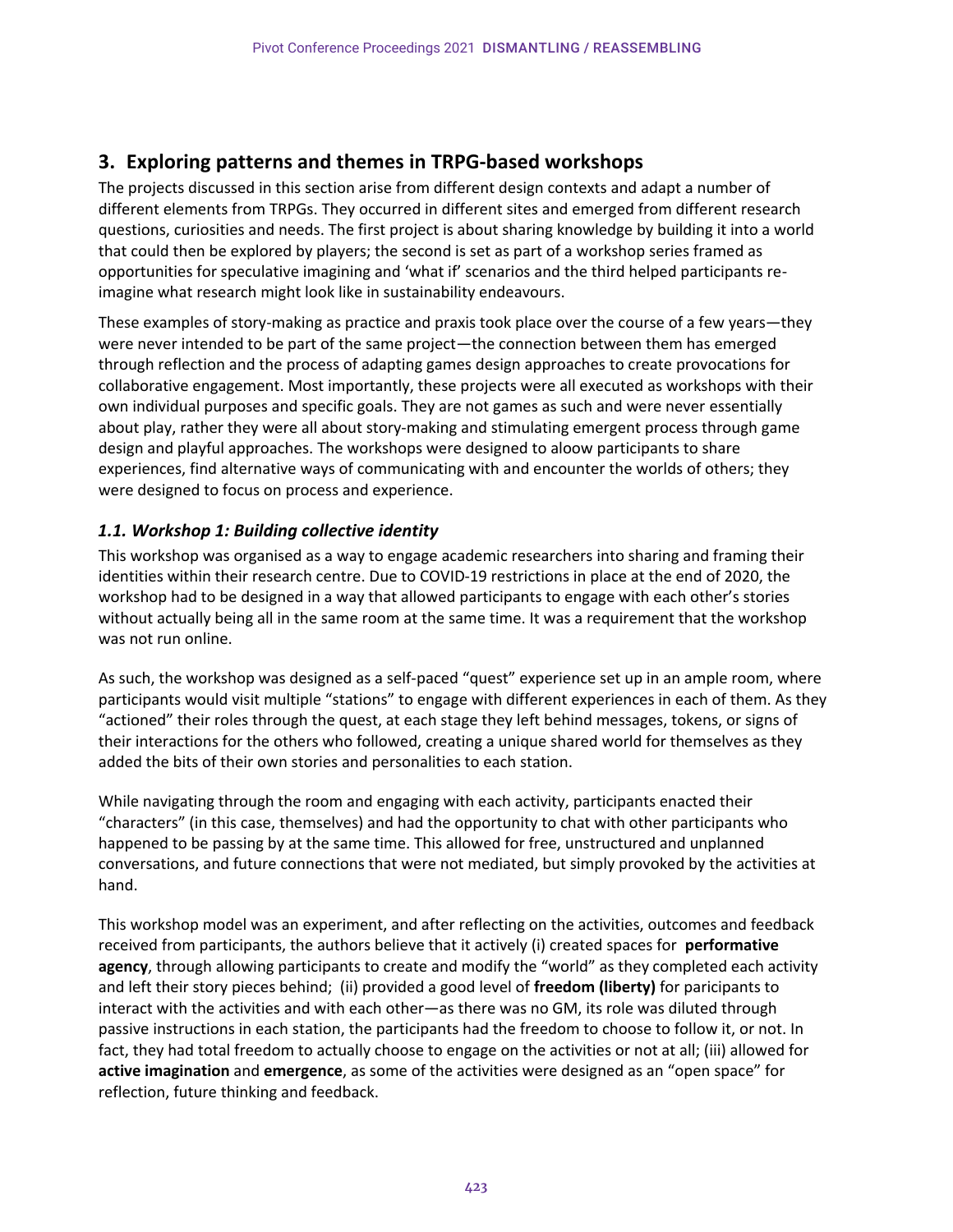### *1.2. Workshop 2: World-building for story-making*

While our possibilities for story-making in these analogue pen and paper worlds might be extraordinary, the worlds themselves remain, to paraphrase Quijano, embedded within the epistemology of the designer. Stories told and meaning made within a constructed story world must ultimately depend on the designed world for context. As Ricœur (1984) tells us, the world as context is more than mere backdrop; it is an essential actor in the mimetic process and a powerful participant in the construction of meaning (Turner & Bidwell, 2007). If the story world itself is such an important collaborator in the meaning-making activity of players, then how much more powerful is the imagining and design of the story world and can the designing of TRPG story worlds become a hopeful space for active imagination? This was the logic behind the Rolling Stories project (Turner, 2019).

The workshop was a response to media simplification of science, the phenomenon of the single news bite without context or detail. This often means that science research is presented as simple flat statements without any of the subtleties, caveats, reservations and contexts that are required for understanding. The idea behind the workshops was that scientists could work collaboratively and make game worlds for players who would then engage with science knowledge as they moved through the world. This workshop took place over four hours. Participants came from a number of different science areas within the hosting university—from plant biology to robotics. Workshop participants were introduced to the core concept of TRPGs: the context and setting (the world that the participants (players) create their stories within) and they were invited to speculate as science practitioners of possible futures and alternative worlds and then flesh out the details of the world using some tools and techniques devised for teaching game design. There was much discussion overall and a lot of playful world building, however for the current discussion the most interesting aspects of the workshop were that the story-making process evidenced the following characteristics:

Many of the participants were clearly engaged and active in terms of Boal's **liberty to improvise** within the fiction of the world. One group in particular left mundane science behind and moved into rich speculation of future possibilities. The participants (now players taking on the role of designers) didn't just contribute but collaborated, each building on and sharing speculations and possibilities about the world they were designing. This group never really completed the world building but they did seem to find a safe place for an exchange of more individual stories and speculations about what these stories might mean in multiple possible futures. The **safe and nurturing space** is clearly more critical than merely agreeing to 'play the game'— another group in the same workshop never managed to find that safe place for active imagination and seemed to remain in a spectator space.

Were they engaging in active imagination? At the time this wasn't a question, and it is only in retrospect that reflecting on the way the workshop participants explored possibilities beyond their usual knowledge spaces can be understood as a dismantling of the normal prescribed forms of imagination and speculation for their professions and a venture into **active imagination and process**. This was key in terms of the project outcomes, the world building participants actually didn't explore their own work very much at all, it was more that they **explored the possibilities of the spaces that their work occupied and did so collaboratively**. So, even though this was a workshop set up as a research project and not a played TRPG, we could still discern the basic features and traits on the world-making process itself.

#### *1.3. Workshop 3: Story-making through collaborative world-building*

This workshop arose as a result of curiosities and experiences of the two choreographers from the previously described workshops. It is where they came together and discovered some possibilities for the playful world-building story-making to become a critical tool. This workshop was a short one-off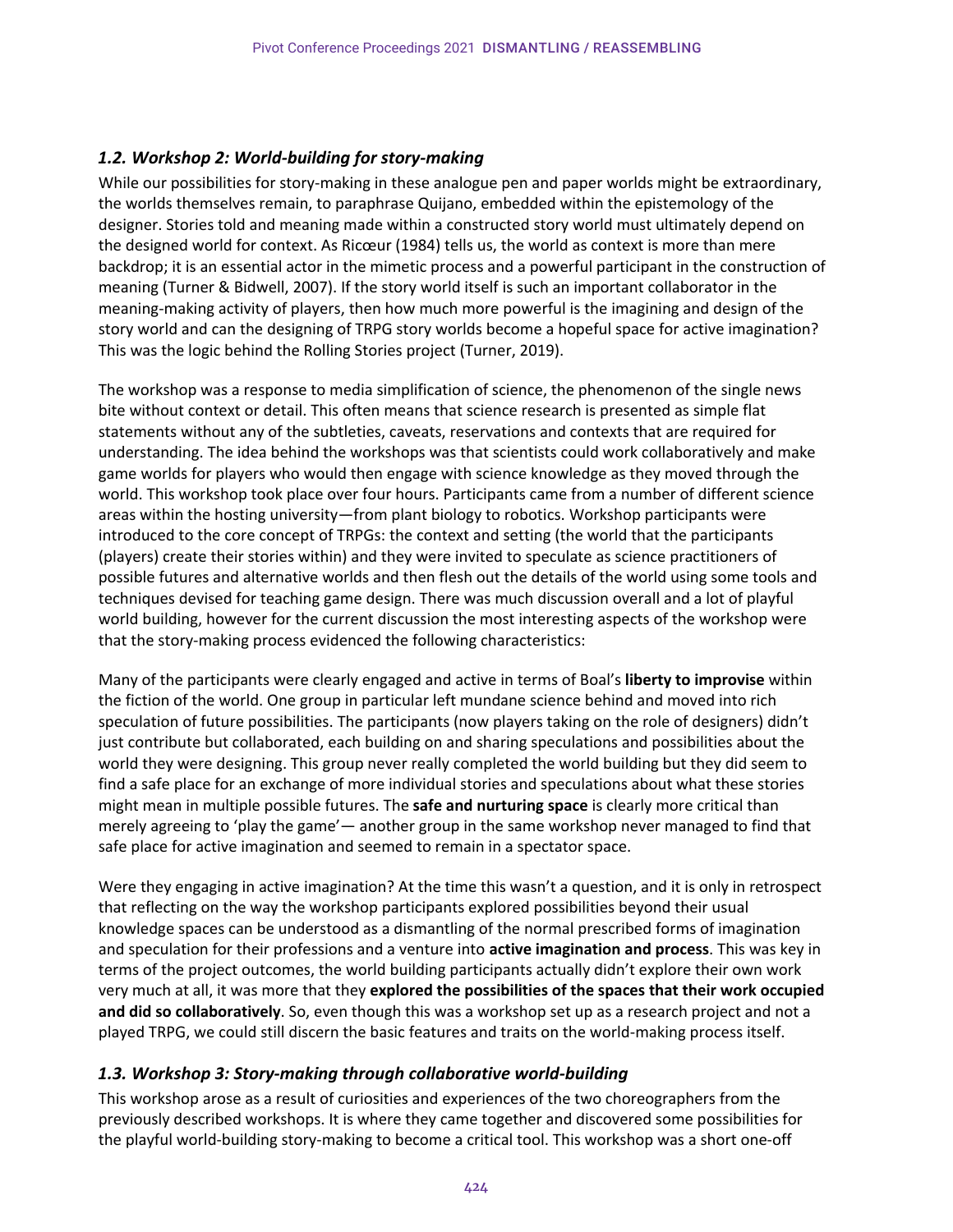activity presented at the 2020 DRS conference which took place online. The main idea was to focus on some basic world-building and fictional engagement with possibilities without the longer time frames of the previous workshops and without any constraints in terms of who the participants might be, other than they were conference attendees.

The event offered a playful method to engage participants from different disciplines in opportunities for communication, connection, self-reflection and change. We followed Gaver's (2002) call for designers to understand themselves as Homo Ludens, people who are not just creative and imaginative but also playful, and suggested that game design and play have been accepted as speculative spaces that facilitate opportunity for critical play. The workshop also intended to explore questions about the way that critical play goes beyond entertainment and acts as a portal to creative expression, an instrument for conceptual thinking and a tool for social change.

In the workshop, participants were given a quick introduction to the idea: they were going to be thrown into a future speculative world and given a major provocation or twist on the current reality, and some simple everyday contexts (households, hospitality businesses, primary schools). They were asked to imagine what their worlds and experiences during normal day-to-day activities would be like. The general goal of the workshop was to test early ideas about using TRPG approaches as a way of avoid looking for immediate solutions and, instead, engage in reflective process. The results were playful and interesting in terms of the announced workshop goals of critical play.

In terms of the characteristics of TRPGs that we are using as markers for potential tools to dismantle and re-imagine pluriversal worlds, they were less successful than the other two workshops described here. Certainly, the participants in the workshop did engage in critical agency, they collaborated and explored possibilities and made meaningful decisions and choices about the fiction in which they found themselves. However, the short time allocated and the lack of embodiment in the virtual space appeared to undermine the nurturing space aspect of the other two workshops. This in turn meant that while there was evident imagination, the active imagination that we are seeking in this reflection was less visible. That is, participants did indeed imagine themselves in contexts in a world where the provocation had occurred, but this happened in a more individualistic way which was not shared or got contextualised the world. In many ways, this workshop is the most telling for us when we reflect on what this all might mean for dismantling those tools of the grand narrative.

## **4. Discussion and reflections**

The three examples presented are part of an emerging reflective process—they were never set up as a unified method. In fact, they came together as they presented similar patterns which showed that these types of future-building speculative experiences can be a good tool for reflecting upon and 'alternatives to alternatives'. The three projects exhibit a range of the common characteristics presented in Table 1.

The third workshop is of particular interest because, while we saw critical agency and playful collaboration, the context and lack of embodiment, or rather translation of embodiment through virtual communication portals, the participants didn't seem to engage in active imagination. Instead, they remained, as Segato attests, encumbered by imagination that is influenced and structured by the context of the world but which doesn't reach beyond into active imagination which includes reflection on the world itself.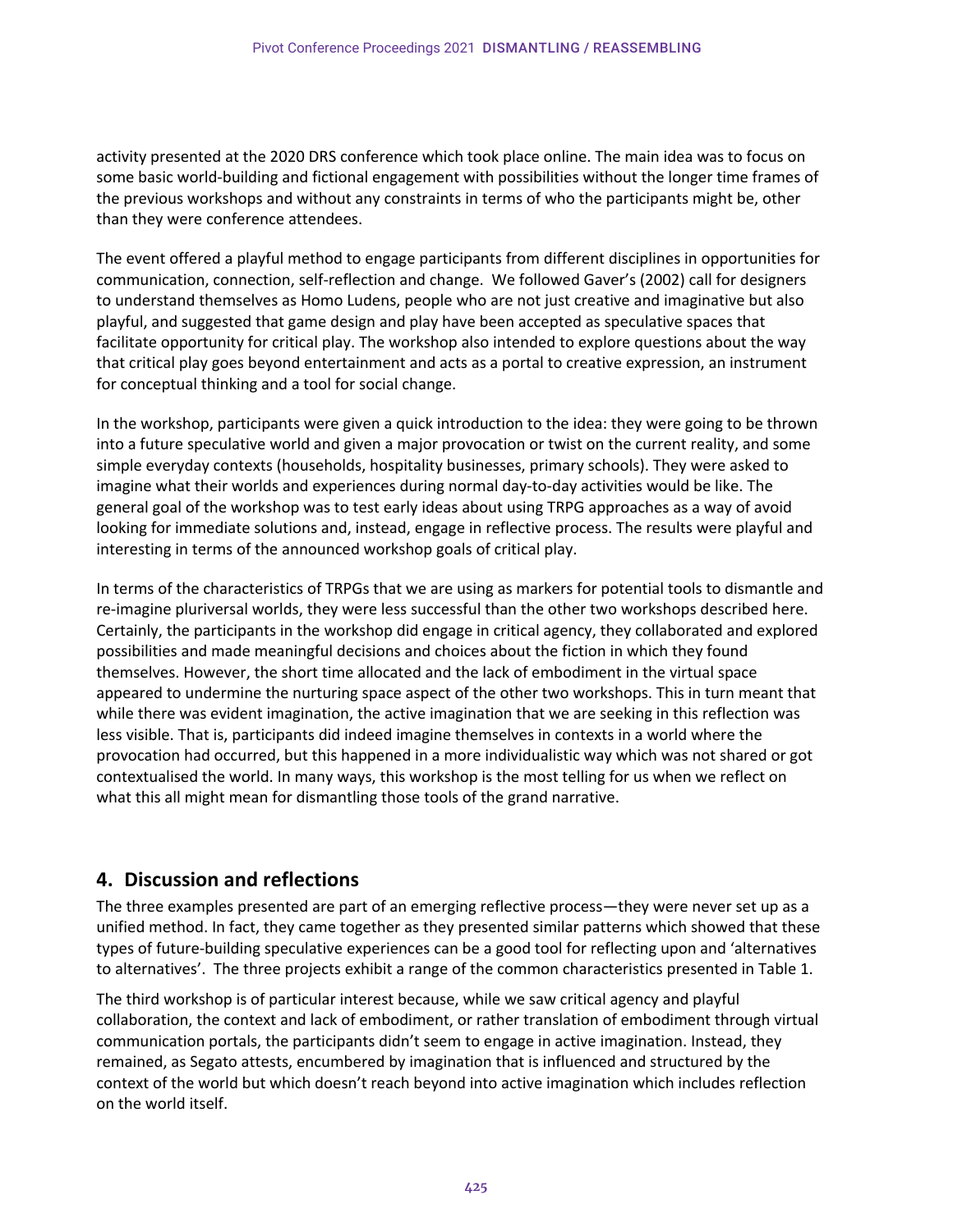|            | <b>Nurturing Spaces</b>                                                                                                                                                          | Active Imagination                                                                                                                            | <b>Embodied Spaces</b>                                                                                                                                                                                                | <b>Agentic Spaces</b>                                                                                                                                                                                                          |
|------------|----------------------------------------------------------------------------------------------------------------------------------------------------------------------------------|-----------------------------------------------------------------------------------------------------------------------------------------------|-----------------------------------------------------------------------------------------------------------------------------------------------------------------------------------------------------------------------|--------------------------------------------------------------------------------------------------------------------------------------------------------------------------------------------------------------------------------|
| Workshop 1 | There were many<br>opportunities for<br>participants to engage<br>freely with each other<br>and connect over the<br>subject of each station,<br>or on any other matter.          | Participants were able<br>to modify the world as<br>they engaged with each<br>activity, leaving behind<br>their collaboration to<br>the whole | Participants were<br>influenced by others<br>as they engaged with<br>what was left on each<br>station by the<br>previous "player".                                                                                    | Participants had the<br>power to choose which<br>activity to engage with<br>at any moment. There<br>was a suggested-not<br>imposed-structured,<br>that could be adapted<br>by each participant as<br>they pleased.             |
| Workshop 2 | Participants found a<br>safe, neutral space to<br>discuss issues related to<br>their own and other<br>areas, and to imagine<br>possible (or<br>impossible!) futures<br>together. | By being called to<br>create future words,<br>participants engaged in<br>active imagination by<br>design.                                     | By working together<br>in the same physical<br>space at the same<br>time over the same<br>task, participants<br>influenced each<br>other's actions and<br>ideas as they created<br>their imagined worlds<br>together. | Participants were<br>engaged in a highly<br>collaborative world-<br>building activity,<br>however, this was a<br>one-off short activity<br>where there was no<br>active play over a<br>longer or continuous<br>period of time. |
| Workshop 3 | There was little<br>opportunity for<br>nurturing spaces where<br>players could feel in<br>control, due to the<br>online aspect of this<br>workshop.                              | Participants didn't<br>seem to engage in<br>active imagination                                                                                | Online environment<br>did not allow for<br>embodiment and<br>therefore there was<br>little influence of<br>participants over each<br>other.                                                                           | Little active<br>imagination and the<br>lack of embodied<br>spaces limited the<br>possibilities of<br>participants to<br>interfere in the nature<br>of the "game".                                                             |

*Table 1 Mapping desirable TRPG design traits against workshop themes and patterns* 

All the workshops were designed in a way that the TRPG-inspired story sharing strategies created opportunities for story-making moments. The different projects are thus connected by the use of TRPG approaches and a focus on story-making as opposed to / in addition to storytelling. This is not the storytelling that coerces obedience that Boal detests but the active storytelling that constructs identity. This understanding of storytelling is the recounting of events, be they fictional or experienced. Paul Ricœur's concept of narrative identity (Ricœur, 1984) suggests that we situate ourselves in the world and in time through a continuous cycle of narration which is itself entangled in on-going narrations around us. Design as a story-making and storytelling tool plays a significant role in weaving the mesh of stories that we will find ourselves entangled into. However, Design offers identity through identification - it identi*fies* (Spivak, 1988; Star, 1991) whereas the ability and freedom to tell one's own story is an act of power (Adichie, 2009; King, 2003).

In story-*making* this act of power is amplified through the application of the story-telling to a world. This application in turn allows the story to be amplified and experienced by others. It is opportunity for active and even interactive imagination; it can create a feedback mimetic loop in its own right as it reimagines worlds. This is the speculative space which we are interested in, not the colonized space of Speculative Design which announces Design as its master in its name but the imagination space of speculative fiction world-building which allows entry into the mimetic cycle through stories of possible futures (Abu Hatoum, 2021).

The notion of re-imagining worlds, returning to play and stories seems to have possibilities for returning to the experiences of the world, re-making the world and re-imaging alternatives where decolonial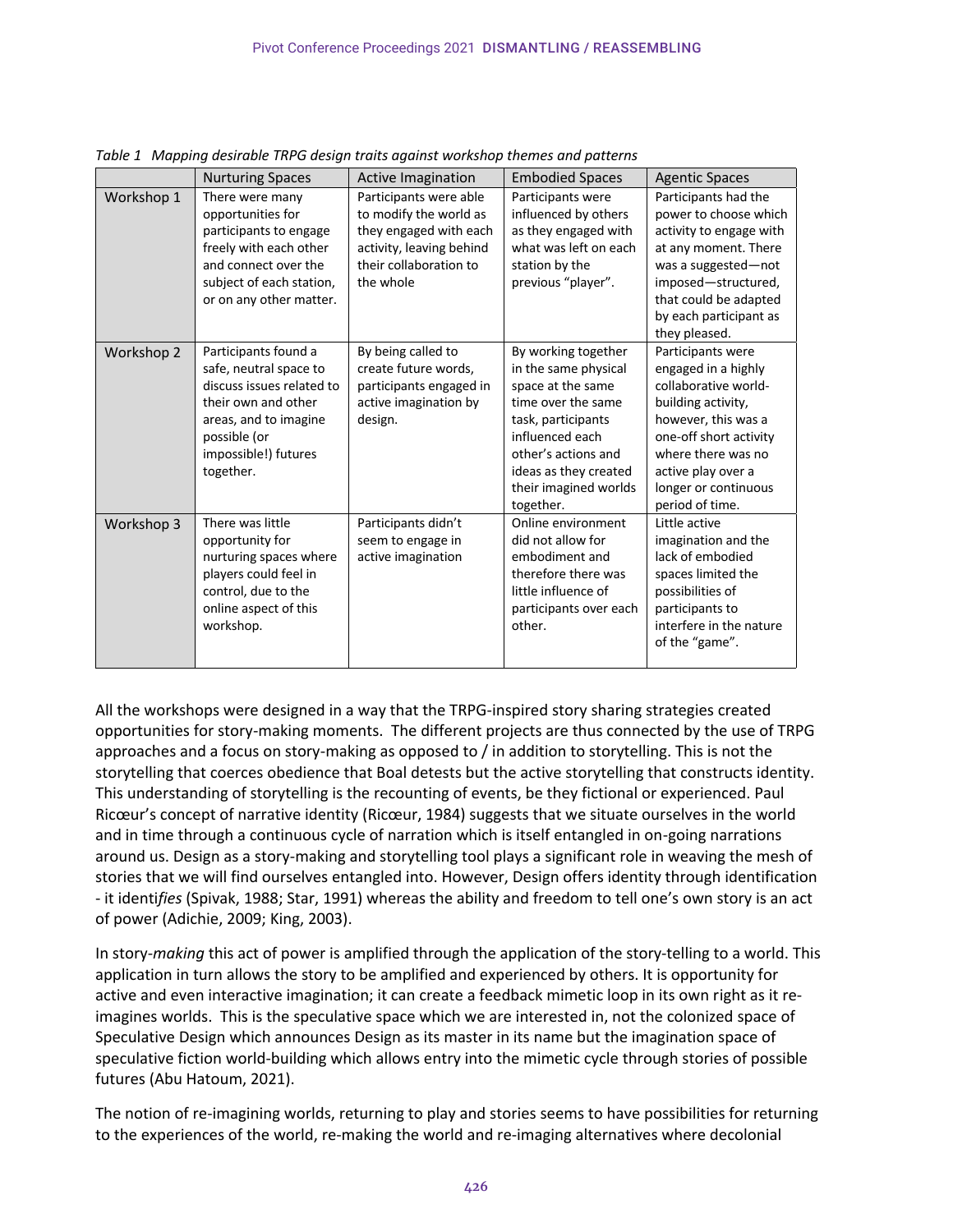thought is not only applied as a theoretical concept to inform and guide design methods but where the tools and methods we create can be themselves de-colonizable as they happen within the mimetic cycle of story-making. In this way we might find opportunities for multiples, multiple epistemologies, multiple ontologies, multiple meaning-makings. As Conway and Singh (2011) point out, notions of the pluriverse imply multiple ontologies, multiple worlds to be known—not simply multiple perspectives within one world.

Another feature worth reflecting upon is the embodied nature of collaboration and story-making. Shared collaborative storytelling and oral storytelling in particular have power because they can never be disconnected from the teller as stories are bound to the meanings and experiences of those who create, tell and listen to / experience the story. This offers a powerful space to not only engage people in telling stories with each other—and, as such, learn and unlearn about other ways of being, knowing and living in the world—but also to engage people in creating stories together, stories that can embed the collective pluriverses to create speculative, fictional or future worlds (Abu Hatoum, 2021) which can be a basis for understanding and designing together for the future; stories that can foster active imagination and which can create a nurturing space for Escobar's possibilities for possibilities and de Sousa Santos' alternatives to alternatives.

This is the kind of opportunity found in the sharing of stories in yarning circles—collaborative story sharing where discussion is in a context of trust and not predicated to any kind of resolution but to an on-going process of understanding. It is also the kind of opportunity that Augusto Boal (2005, p. 5) talks about in his workshops when he says that the "The Theatre of the Oppressed creates spaces of liberty where people can free their memories, emotions, imaginations, thinking of their past, in the present, and where they can invent their future, instead of waiting for it".

Deconstructed TRPGs used as a method for world-building and collective story-making can create nurturing spaces for collaboration, open communication, and reflection, allowing for agency and emergence to happen. The kind of process presented here shows that TRPGs, when used as an engagement tool can successfully stimulate the imagination of future worlds by creating spaces for designing without the boundaries and expectations of the existing world—and its constant need to produce outcomes.

We believe that this kind of unbounded, creative world-building approach allows for multiple views to be embedded in the process of designing together to enable many viable solutions for pluriversal futures, rather than one universal solution for many futures. We also believe that it should be possible to emulate pluriverses through TRPGs, if we are able to imagine a system where players can navigate from world to world through game play and story-making without ever needing to have one world that encapsulates all others.

## **References**

- Conway, J., & Singh, J. (2011). Radical Democracy in Global Perspective: notes from the pluriverse. *Third World Quarterly, 32*(4), 689-706.
- Quijano, A. (2000). Coloniality of power, eurocentrism, and Latin American, en Nepantla. *Views from South*(1.3).
- Abu Hatoum, N. (2021). Decolonizing [in the] future: scenes of Palestinian temporality. *Geografiska Annaler: Series B, Human Geography*, 1-16. doi:10.1080/04353684.2021.1963806
- Adichie, C. (2009). Chimamanda Ngozi Adichie: The danger of a single story. [Video file] Retrieved from http://www.ted.com/talks/chimamanda\_adichie\_the\_danger\_of\_a\_single\_story.html
- Boal, A. (2000). *Theater of the oppressed* (A. Charles, M.-O. L. McBride, & E. Fryer, Trans.). London: Pluto Press.